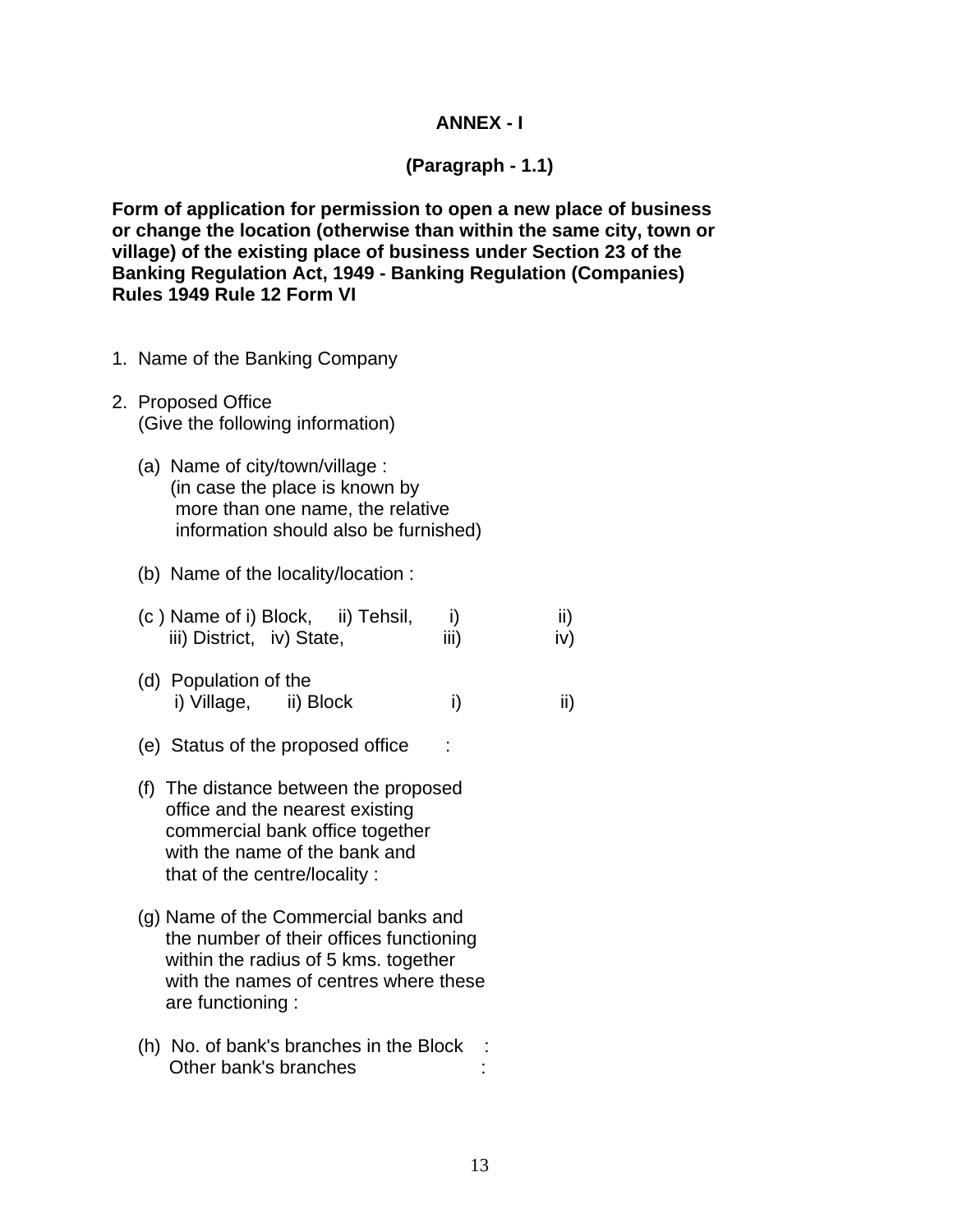- 2 Previous application : (Give particulars of applications if any previously made to the Reserve Bank in respect of the proposed place of business)
- 3 Reasons for the proposed office : (State detailed reasons for the proposed office and give statistics and other data, as under, which may have been collected for the proposed office)
	- (i) Population of the place:
	- (ii) Particulars of the command area (i.e. the area of the operation) of the proposed office :
		- (a) Approximate radius of the command area :
		- (b) Number of villages in the command area :
		- (c) Population of the command area :
	- (iii) The volume and value of the agricultural mineral and industrial production and imports and exports in the area of operation of the proposed office as under :

| Commodity | Production |       | Imports |       | <b>Exports</b> |       |
|-----------|------------|-------|---------|-------|----------------|-------|
|           | Volume     | Value | Volume  | Value | Volume         | Value |
| (1)       | (2)        | (3)   | (4)     | (5)   | (6)            |       |

 (iv) If there are schemes for agricultural mineral or industrial development, give details of the same and their probable effects on the volume and value of the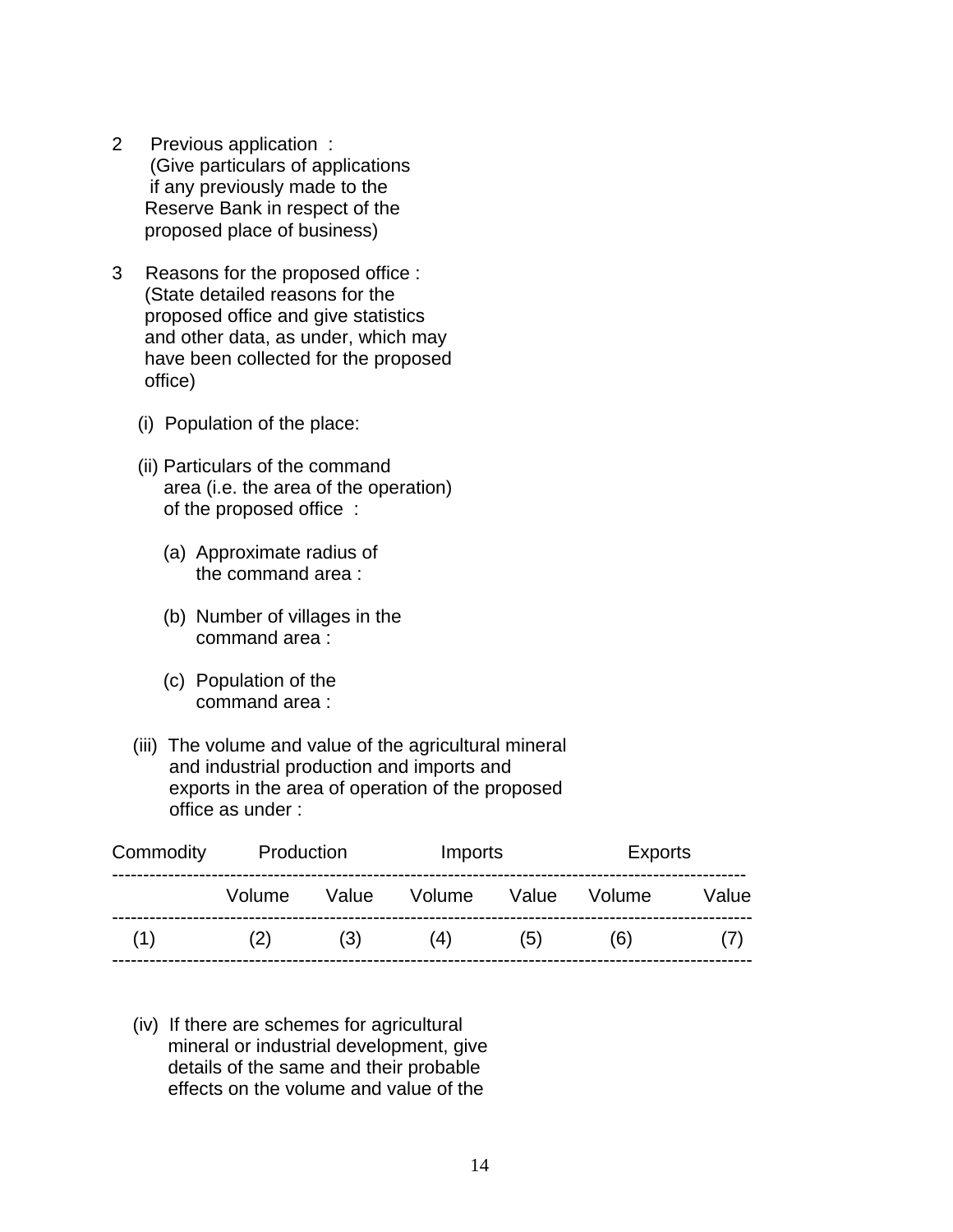present production, imports and exports.

- (v) If the existing banking facilities are considered inadequate, give reasons :
- (vi) Prospects : Give as under as estimate of minimum business which the banking company expect to attract at the proposed office within 12 months :

| a) Deposits | Rs. |
|-------------|-----|
| b) Advance  | Rs. |

- 4. Change of location of an existing office (Give the exact location of the office which is proposed to be closed and of the place where it is proposed to be shifted giving particulars of the new location as in Item 2, 3 & 4)
- 

## 5. Expenditure :  $*$ Estimate of annual **Expenditure**

| (State the amount already spent<br>or proposed to be spent on staff, | a) Establishment<br>Charges     | Rs. |  |  |
|----------------------------------------------------------------------|---------------------------------|-----|--|--|
| premises, furniture, stationery,                                     | b) Stationery &                 | Rs. |  |  |
| advertising etc. in connection                                       | <b>Miscellaneous</b>            |     |  |  |
| with the proposed office. Also                                       | c) Rent & Bldg.                 | Rs. |  |  |
| state that minimum income which                                      | d) Interest to be paid          | Rs. |  |  |
| the banking company expects to                                       | on deposits                     |     |  |  |
| earn at the proposed office                                          | e) Interest on funds            |     |  |  |
| within 12 months)                                                    | borrowed from                   |     |  |  |
|                                                                      | $H.O$ on Rs.                    |     |  |  |
|                                                                      | @ %                             | Rs. |  |  |
|                                                                      | <b>TOTAL</b>                    | Rs. |  |  |
|                                                                      | <b>Estimated Annual Income:</b> |     |  |  |
|                                                                      | a) Interest on                  | Rs. |  |  |
|                                                                      | advances                        |     |  |  |
|                                                                      | b) Commission                   | Rs. |  |  |
|                                                                      | c) Exchange                     | Rs. |  |  |
|                                                                      | d) Interest on funds<br>lent to | Rs. |  |  |